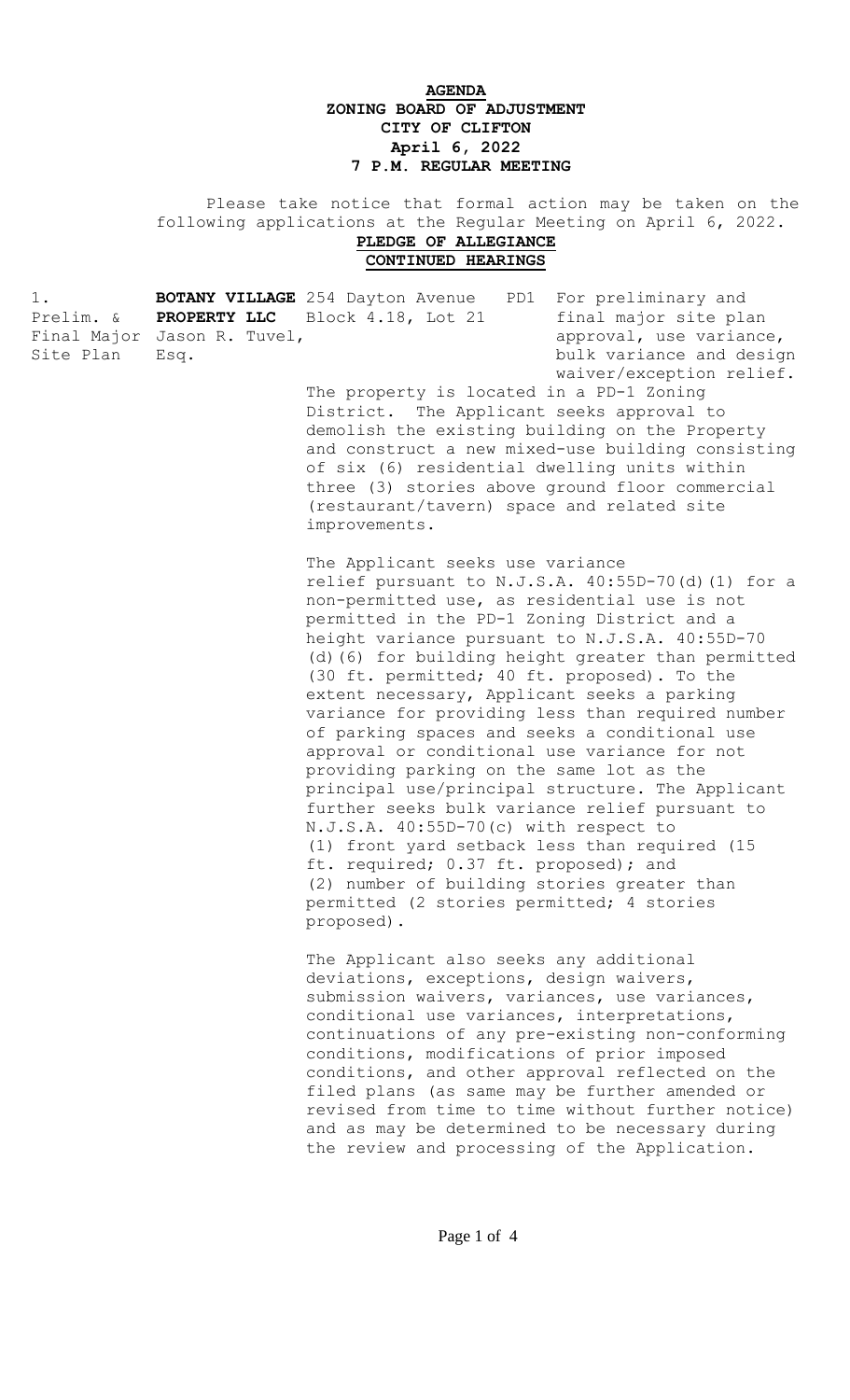2. **EMPIRE REALTY** 94-96 Market Street B-C An approval to demolish Use **MANAGEMENT CORP.** Block 68.03, Lot 43 the ALLWOOD THEATER and Variances; Frank A. Carlet, The Controller of the replace it with three Variances Esq. 2008 additional new retail stores abutting the existing retail stores on Market Street and, in the rear, construct a three story apartment building containing 26 senior citizens housing units restricted to tenants aged 55 and older. Two use variances are required, one to permit more than two principal uses on the same lot and second to permit housing in a B-C zone where no housing is permitted. Utilizing the bulk variances set forth in the Zoning Ordinance for the areas in which the two uses for which use variances are sought are permitted, as required by law, the following bulk variances are required: - front yard 5' required, 0' provided; - minimum rear yard 10' required, 0' proposed; - side yards, where the property abuts residential use, for the sideyards half of the height of the building is required. On the right side, 0' is proposed and on the left side 4.6' is proposed, which is an increase of 2.6' from the existing left side yard. - It should be noted that the Zoning Ordinance provides that the front of a lot is the narrowest part of the lot facing a street. Therefore, the front of the subject lot is on Lyall Road. **NEW HEARINGS** 1. **RYAN LAULETTE** 12 Gould Terrace RA1 Applicant proposes to Variance Block 51.06, Lot 33 convert approx. 90 sq. ft. of garage space into

living space to be used as a proposed mud room. A variance is requested for a driveway in front of the house no longer completely serving a garage. (PLANS SENT TO COMRS)

2. **JONAH HOLLAND** 357 South Parkway RA3 Applicant proposes a Variances Block 58.07, Lot 8 new 2 story rear addition. The following variances are requested: 1. Side yard setback proposed at 5.7' where 6' is required. Applicant is also proposing changes to the front stoop which require an additional front yard variance. Setback proposed at 15'10" where 21' is required. (PLANS SENT TO COMRS)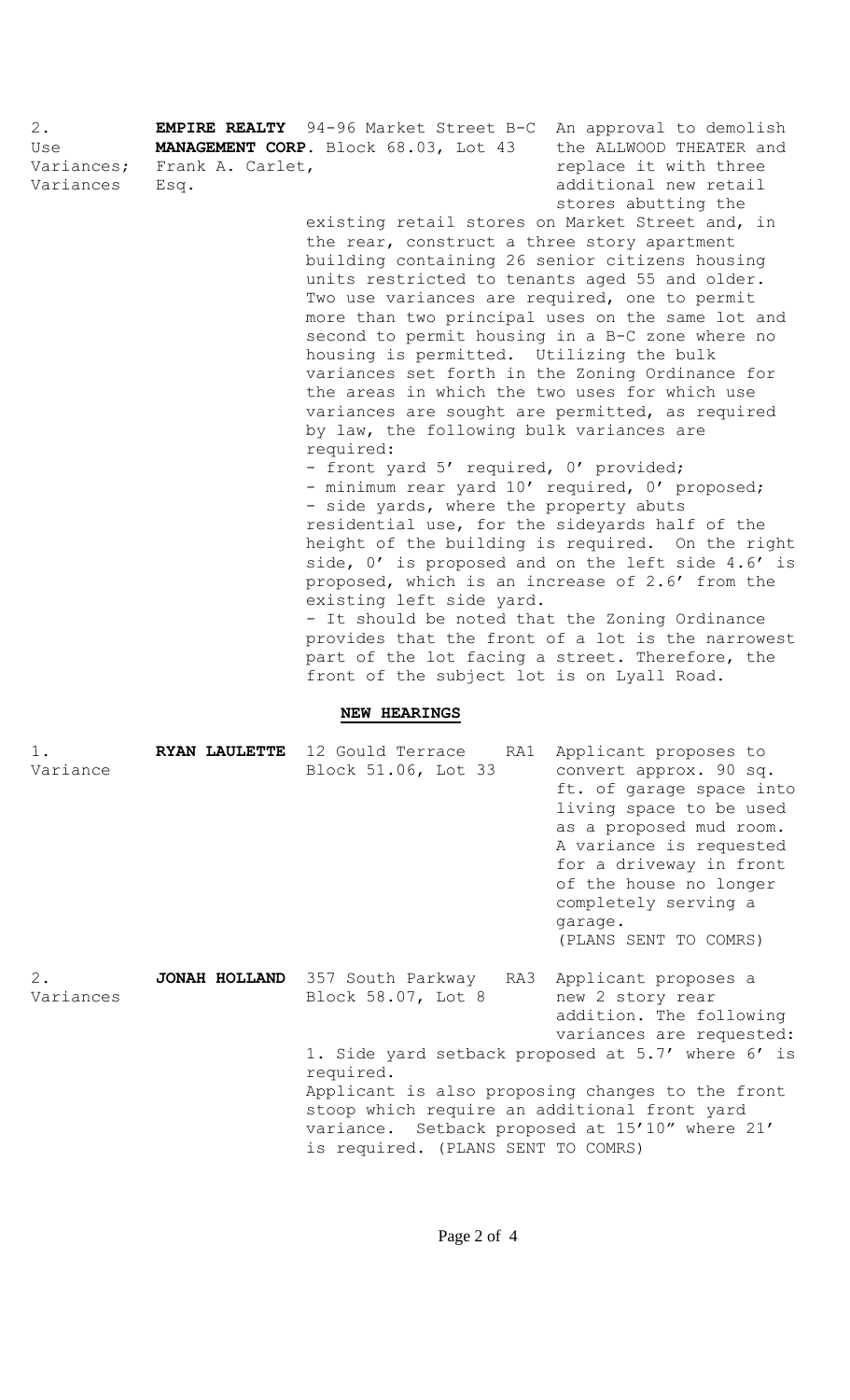| 3.<br>Use<br>Variance;<br>Variances | WAEL EL-ZIND                   | 636 Van Houten Ave. PD-2 Applicant proposes to<br>Block 37.01, Lot 17 build a rear addition                                                                                                                                                                                                                                                                                                                                                                                                                                                                                                                                                                                                      | for storage of the gift<br>shop only which requires<br>the following variances:                                                                                                                                                                                                                        |
|-------------------------------------|--------------------------------|--------------------------------------------------------------------------------------------------------------------------------------------------------------------------------------------------------------------------------------------------------------------------------------------------------------------------------------------------------------------------------------------------------------------------------------------------------------------------------------------------------------------------------------------------------------------------------------------------------------------------------------------------------------------------------------------------|--------------------------------------------------------------------------------------------------------------------------------------------------------------------------------------------------------------------------------------------------------------------------------------------------------|
|                                     |                                | 1. Expansion of a preexisting nonconforming use.<br>2. Bulk variances for side yard and rear yard<br>setback.<br>a. Rear yard setback proposed at 8.5';<br>b. Side yard setback proposed at 2' on both left<br>and right.<br>3. Lot coverage proposed at 78%.<br>(PLANS SENT TO COMRS)                                                                                                                                                                                                                                                                                                                                                                                                           |                                                                                                                                                                                                                                                                                                        |
|                                     |                                |                                                                                                                                                                                                                                                                                                                                                                                                                                                                                                                                                                                                                                                                                                  |                                                                                                                                                                                                                                                                                                        |
|                                     |                                |                                                                                                                                                                                                                                                                                                                                                                                                                                                                                                                                                                                                                                                                                                  |                                                                                                                                                                                                                                                                                                        |
| 4.<br>Variances                     | <b>JIM BEIRNE</b>              | 35 Englewood Ave. RA3 Applicant proposes<br>Block 68.11, Lot 18 changes to a previous<br>In this application, we are requesting a<br>reduction in the square footage of the new<br>raised deck. The first floor rear addition is<br>also slightly reduced by @ 10 sf. The second<br>floor bedroom addition will also be slightly<br>increased by 100 sf. The following variances<br>are requested:<br>1) Right side yard is 5.8' and left side yard<br>is 5'-7" where a minimum of 6' is required on<br>one side yard.<br>2) Combined side yards are 11'-3" where a<br>minimum of 16' is required.<br>3) Rear yard setback proposed at 31'-9" where<br>35' is required.<br>(PLANS SENT TO COMRS) | approved application.                                                                                                                                                                                                                                                                                  |
| $5$ .<br>Use<br>Variance            | <b>LLC</b><br>Frank A. Carlet, | MJG-MAR REALTY, 42 Lakeview Avenue B-C<br>Block 7.05, Lot 70                                                                                                                                                                                                                                                                                                                                                                                                                                                                                                                                                                                                                                     | Application for a use<br>variance to permit use<br>of the property                                                                                                                                                                                                                                     |
|                                     | Esq.                           |                                                                                                                                                                                                                                                                                                                                                                                                                                                                                                                                                                                                                                                                                                  | previously occupied by<br>the GARDEN PLAZA<br>BOWLING ALLEY for a<br>storage and distribution<br>center for the sale of<br>motor vehicle parts at<br>retail and wholesale.<br>The property is located<br>in a B-C zone in which<br>the sale at wholesale is<br>not permitted.<br>(PLANS SENT TO COMRS) |

Page 3 of 4